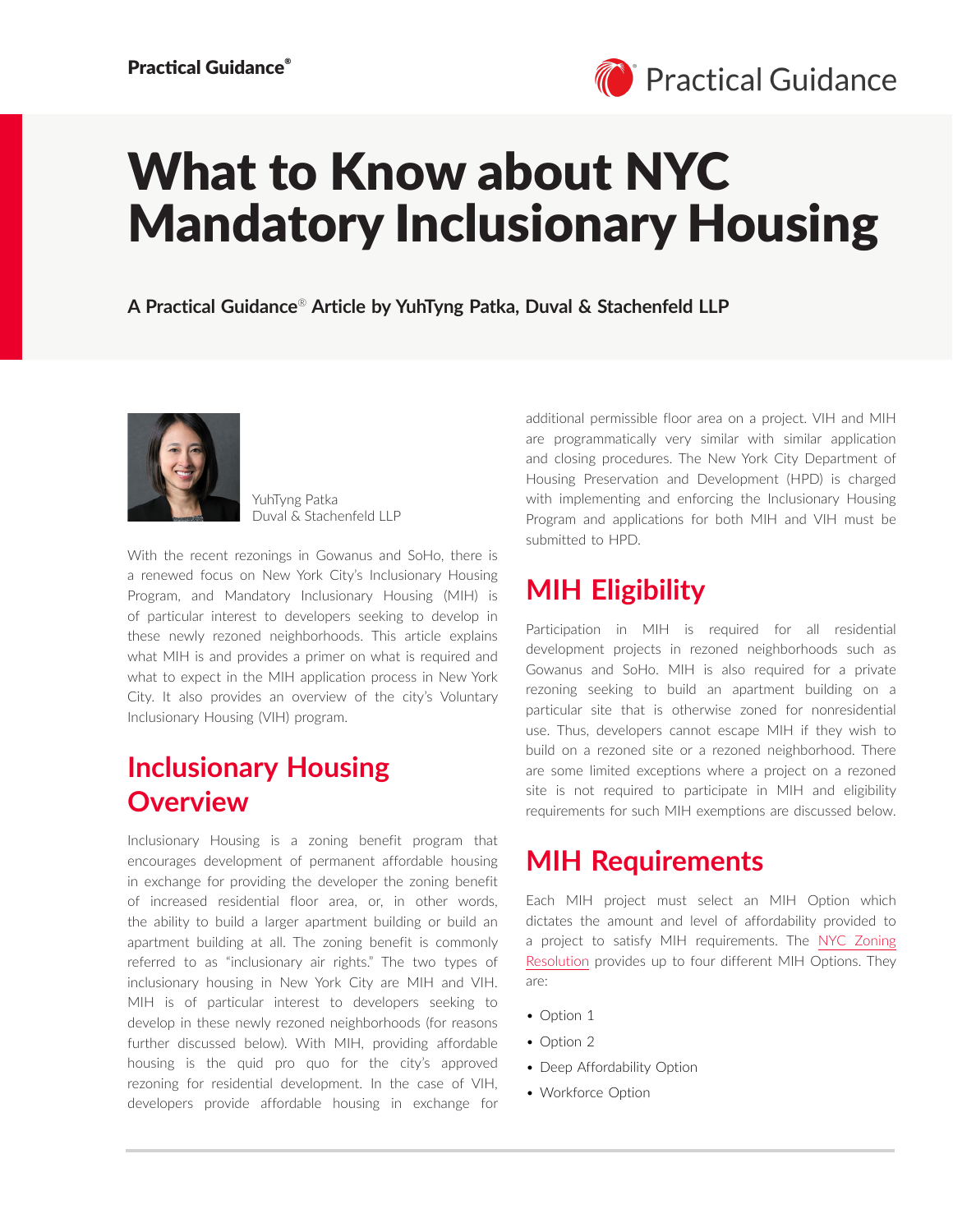These options differ in the amount of affordable floor area that must be provided. They also differ in the level of required affordability and in other, more minor ways. The MIH Options range from 20% to 30% of required affordable floor area that require an average weighted Area Median Income (AMI) ranging between 40% to 115%, depending on the MIH Option. However, the available MIH Options for a project site is neighborhood specific as determined by the New York City Council. Refer to the [NYC Zoning Resolution](https://zr.planning.nyc.gov/) to determine which MIH Options are available for a project site. In addition, a 5% increase is added to the required amount of affordable floor area if the developer chooses to provide affordable units off-site.

#### **Exemption from MIH Requirements**

The [NYC Zoning Resolution](https://zr.planning.nyc.gov/) allows smaller projects to be exempt from MIH requirements. Small projects that contain no more than 10 units or no more than 12,500 square feet of residential floor area are exempt from MIH. Smaller projects containing 11–25 units or with between 12,501 and 25,000 square feet of residential floor area are eligible to make a payment to the Affordable Housing Fund in lieu of providing affordable floor area. The payment amount is calculated by multiplying the amount of affordable floor area the project would have been required to provide by a dollar amount determined annually by HPD. This dollar amount is neighborhood specific.

Additionally, a developer can file an appeal with the Board of Standards and Appeals (BSA) to reduce the amount of affordable floor area required or the amount of payment into the Affordable Housing Fund. The developer must show, and the BSA must find, that the current MIH requirements pose an "unnecessary hardship" on the developer, with no reasonable possibility that the current existing MIH requirements would bring a "reasonable return."

## **VIH Eligibility and Requirements**

As mentioned earlier, VIH and MIH have very similar programmatic and application requirements. However, there are a few important distinctions to note. VIH is only eligible for sites zoned R10 or R10 equivalent (the highest density zones in the city). As its name infers, in VIH, the developer volunteers (rather than being mandated) to provide affordable housing at a generating site in exchange

for additional floor area at the compensated development. The generating site (loosely defined as the building where the affordable housing is located) does not have to be the same as the compensated development (loosely defined as the building where the zoning benefit is utilized). The "zoning bonus" of increased floor area generated by affordable housing can be purchased from another developer of VIH affordable units, commonly referred to as "certificates." Bonus floor area can be transferred from the generating site to a different compensated site, provided the generating site and compensated site are in the same community board or in adjacent community boards within a half mile radius from one another. The amount of additional floor area generated by the affordable housing is determined by an applicable ratio. The ratio range is 1.25 to 3.5, dependent upon several determining factors including location, public or private financing, and new construction or rehabilitation.

#### **Application Process**

As noted above, MIH and VIH applications are submitted to HPD. The application requires the developer provide information to HPD and the local community board about the developer and the proposed project. HPD reviews the building plans in detail to ensure compliance with MIH requirements. In addition, the developer must submit the project's financial information to HPD. This allows HPD to confirm that the developer has the financial wherewithal to complete the project and that the project will be financially sustainable after construction completion. Once HPD is satisfied with its due diligence, there is a closing where the applicant enters into a VIH regulatory agreement or an MIH restrictive declaration. The closing document outlines the requirements that the developer (and subsequent owners) agrees to abide by. At the closing, HPD issues a Permit Notice to the developer applicant. The Permit Notice is presented to Department of Buildings (DOB) to clear relevant zoning objections. The developer cannot obtain a building permit until they have received the Permit Notice from HPD at the VIH or MIH closing. And thus, the developer cannot begin worthwhile construction on their project until HPD has approved the developer's VIH or MIH application.

The VIH or MIH application is submitted to HPD when the applicant has DOB-ready plans. Those plans must also be submitted to HPD for review and approval. The timeline for each application is dictated by different factors unique to each project. However, the application process generally takes 6–12 months from application submission. The HPD closing is often simultaneous with the construction closing